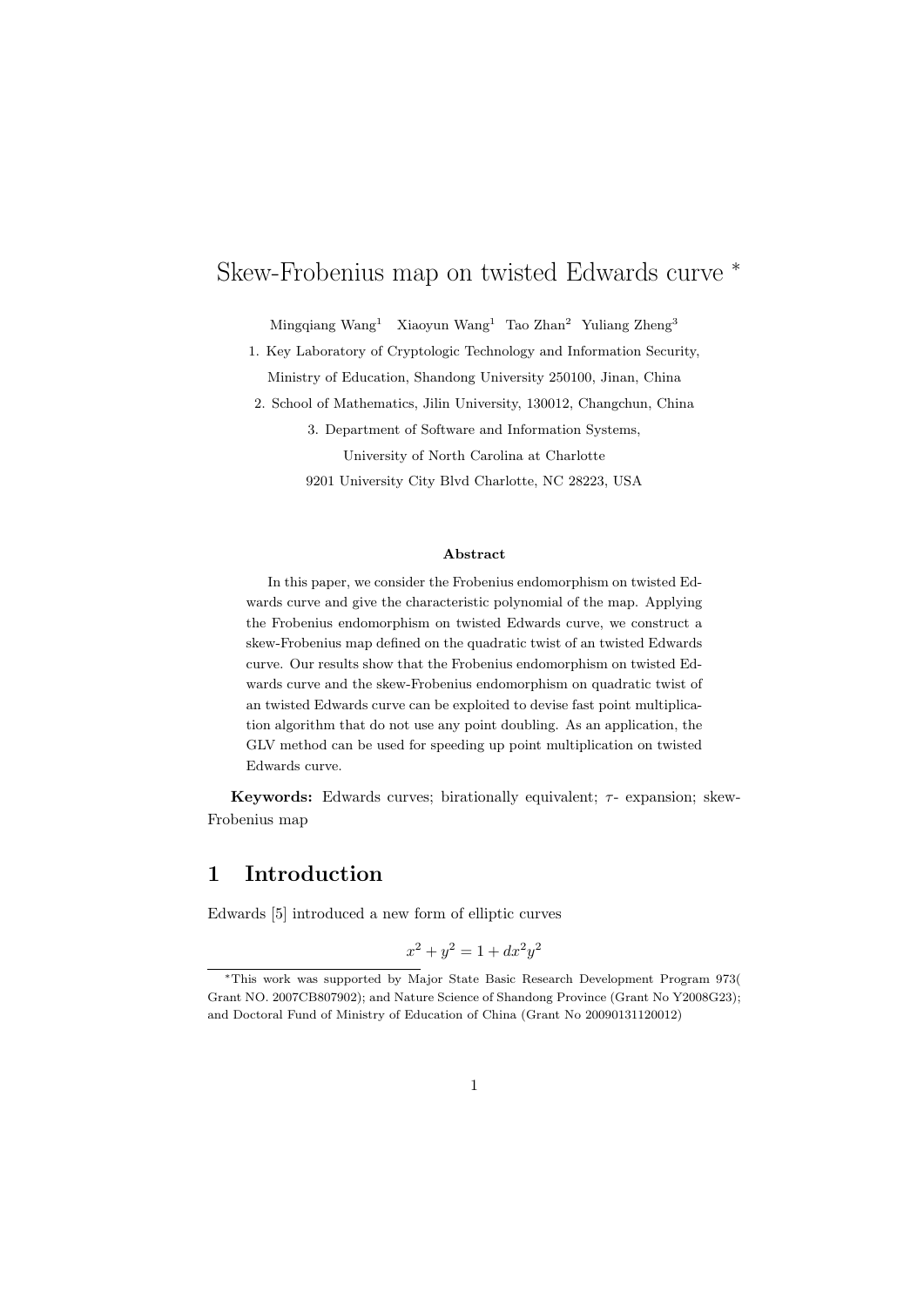with  $d \notin \{0, 1\}$ . In [1], this form is generalized to twisted Edwards form  $E_{E,a,d}$ defined by

$$
ax^2 + y^2 = 1 + dx^2y^2
$$

where  $a, d \in k$  with  $ad(a-d) \neq 0$ .

Bernstein and Lange [2] showed that scalar multiplication on Edwards curve is competitive with the Montgomery form for single-scalar multiplication and is the new speed leader for multi-scalar multiplication.

In order to get more efficient cryptosystems, Iijima, Matsuo, Chao and Tsujii[8] proposed a method using a Frobeinus map on the quadratic twist of an elliptic curve. Kozaki, Matsuo, and Shimbara[11] call this map the skew-Frobenius map and show constructions of the skew-Frobenius maps on hyperelliptic curves of genus 2 and 3.

Fix a field k with  $char(k) \neq 2$ , every twisted Edwards curve over k is birationally equivalent over  $k$  to an elliptic curve. By applying the birational map between twisted Edwards curve and elliptic curve, we consider the Frobenius map  $\Pi_q$  on twisted Edwards curves defined over finite field  $\mathbb{F}_q$  and give the characteristic polynomial of the Frobenius map. The result shows that the Frobenius endomorphism on Edwards curve can be exploited to devise fast point multiplication algorithm.

Applying the Frobenius map on twisted Edwards curves, we generalize the method in [8] and construct a skew-Frobenius maps on quadratic twist of an twisted Edwards curves. Our result shows that the skew-Frobenius map can be used to speed up point multiplication on twisted Edwards curve. Extended the method in Galbraith et al. [6], the GLV method can be applied to point multiplication on twisted Edwards curve.

We note that the methods of scalar computation on twisted Edwards curves in this paper are much faster than the previous methods.

The paper is organized as follows: section 2 reviews Edwards curves and Frobenius map on elliptic curve. The Frobenius map of twisted Edwards curve are given in section 3. The skew-Frobenius maps are discussed in section 4. Section 5 applies the Frobenius map and the skew-Frobenius to speed up the point multiplication on twisted Edwards curve. The last section is the conclusion.

# 2 Preliminaries

This section briefly introduces the definitions and notations required in the following sections.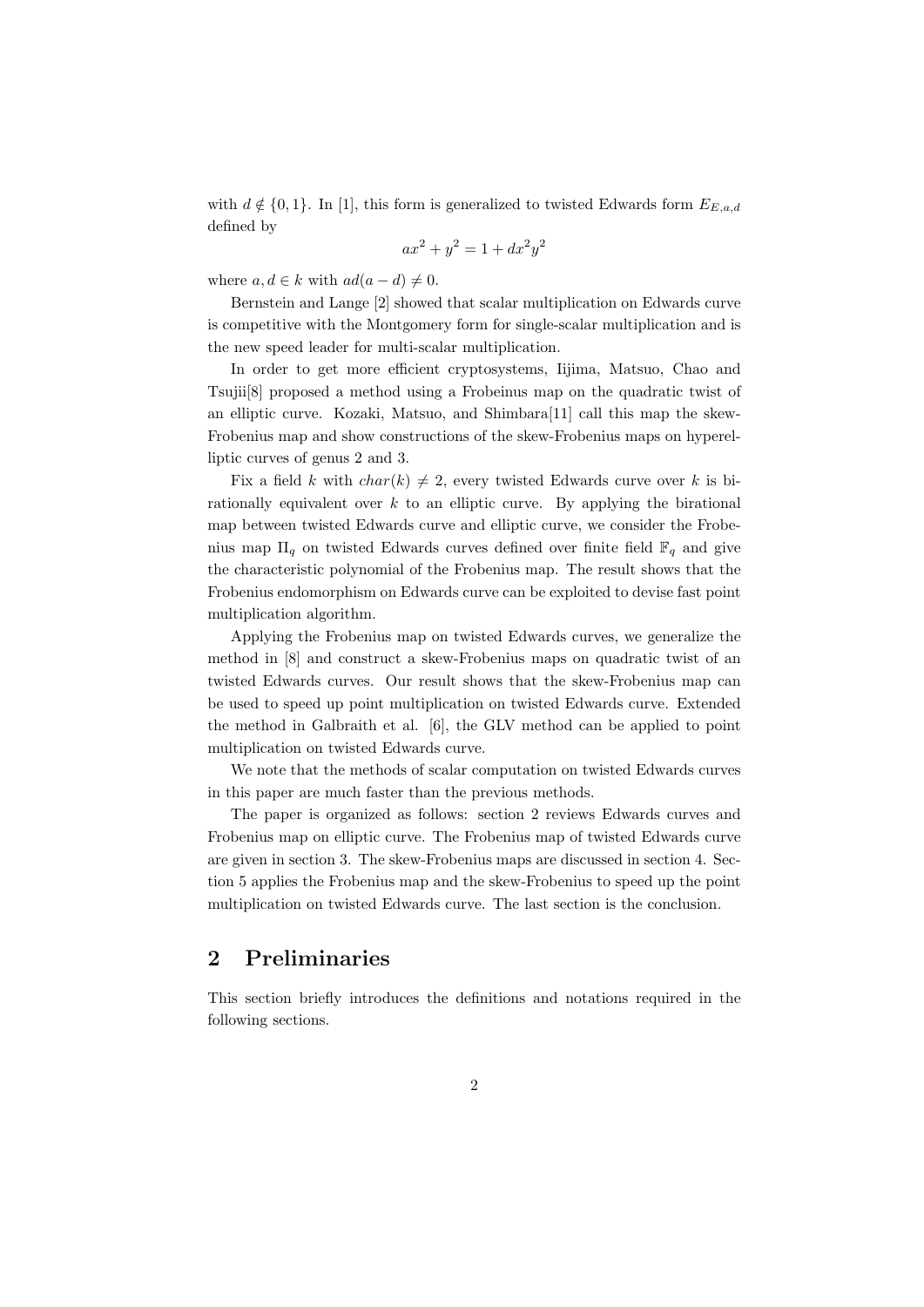#### 2.1 Edwards curves and twisted Edwards curves

Edwards [5] introduced a new form of elliptic curves

$$
x^2 + y^2 = 1 + dx^2 y^2
$$

with  $d \notin \{0, 1\}$ ,  $(0, 1)$  as neutral element and gave a simple and symmetric addition law for such curves:

$$
(x_1, y_1) + (x_2, y_2) = \left(\frac{x_1y_2 + y_1x_2}{1 + dx_1x_2y_1y_2}, \frac{y_1y_2 - x_1x_2}{1 - dx_1x_2y_1y_2}\right).
$$

Here the Edwards curve is denoted by  $E_d$ . In [1], this form is generalized to twisted Edwards form  $E_{E,a,d}$  defined by

$$
ax^2 + y^2 = 1 + dx^2y^2
$$

where  $a, d \in k$  with  $ad(a - d) \neq 0$ . The affine addition formula for twisted Edwards in [2] is

$$
(x_1, y_1) + (x_2, y_2) = \left(\frac{x_1y_2 + y_1x_2}{1 + dx_1x_2y_1y_2}, \frac{y_1y_2 - ax_1x_2}{1 - dx_1x_2y_1y_2}\right).
$$

Every twisted Edwards curve is birationally equivalent to an elliptic curve in Montgomery form, and vice versa.

The twisted Edwards curve  $E_{E,a,d}$  is a quadratic twist of the Edwards curve  $E_{E,1,d/a}$ . More generally,  $E_{E,a,d}$  is a quadratic twist of  $E_{E,\overline{a},\overline{d}}$  for any  $\overline{a},d$ satisfying  $\overline{d}/\overline{a} = d/a$ . Conversely, every quadratic twist of a twisted Edwards curve is isomorphic to a twisted Edwards curve; i.e., the set of twisted Edwards curves is invariant under quadratic twists.

### 2.2 Frobenius map on elliptic curves

Let  $\mathbb{F}_q$  be a finite field with  $char(\mathbb{F}_q) \neq 2$ . An elliptic curve E over  $\mathbb{F}_q$  is defined as

$$
y^2 = x^3 + a_2 x^2 + a_4 x + a_6
$$

with the point at infinity  $P_{\infty}$ , where  $a_2, a_4, a_6 \in \mathbb{F}_q$ . The q-th power Frobenius map  $\pi_q$  of E is defined as

$$
\begin{array}{rcl}\n\pi_q: & E & \longmapsto & E \\
(x, y) & \longmapsto & (x^q, y^q).\n\end{array}
$$

Let  $N_l$  denote the number of  $\mathbb{F}_{q^l}$ -points on E. By the Hasse's Theorem,  $N_1 =$  $q + 1 - t$  where  $t \leq 2\sqrt{q}$ , and the characteristic polynomial  $\chi_q \in \mathbb{Z}[x]$  of  $\pi_q$  is given by

$$
\chi_q(x) = x^2 - tx + q,
$$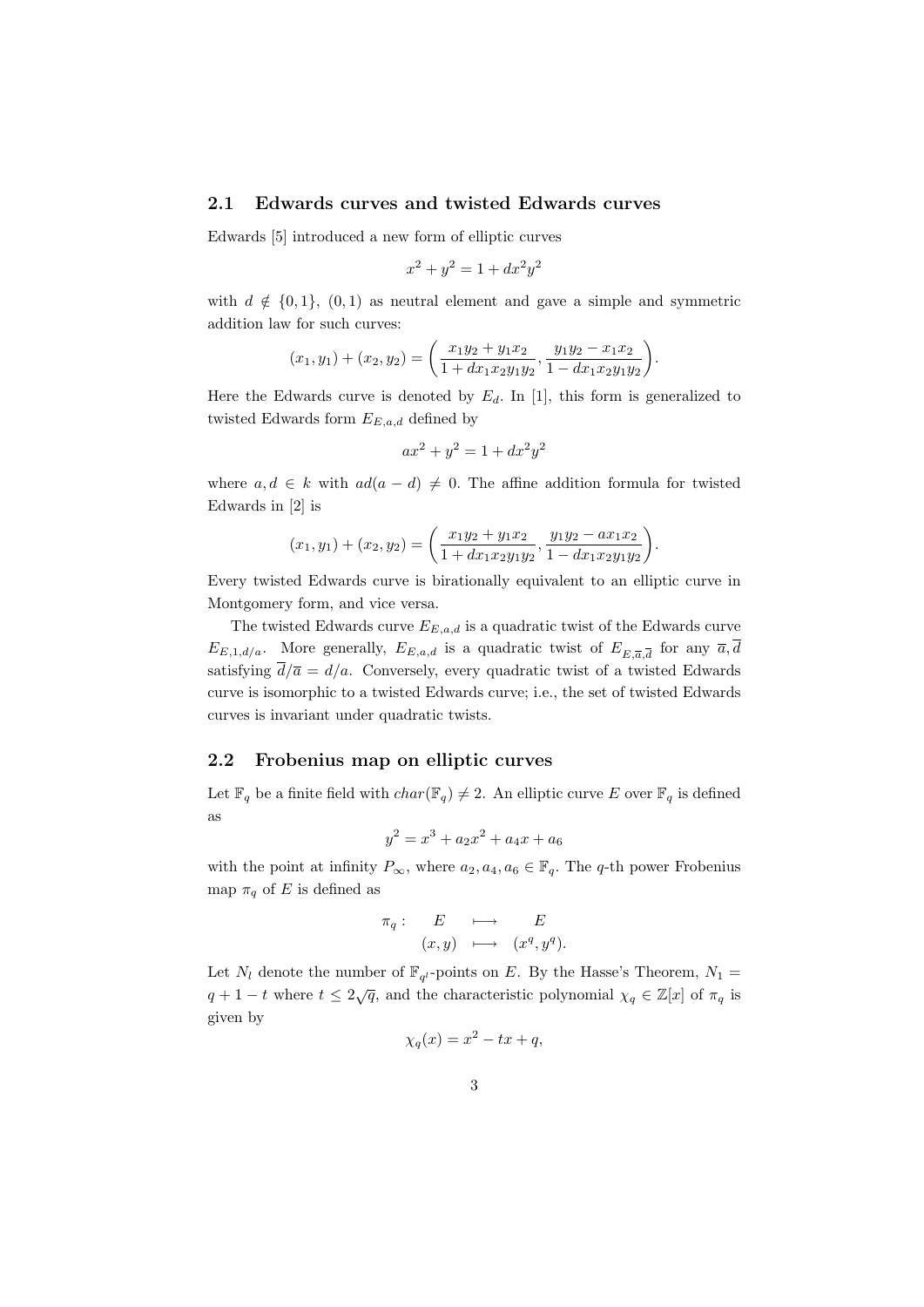which satisfies

$$
(\pi_q^2 - t\pi_q + q)P = P_{\infty}
$$

for all  $P \in E(\overline{\mathbb{F}}_q)$ , where  $\overline{\mathbb{F}}_q$  is the algebraic closure of  $\mathbb{F}_q$ .

### 3 Frobenius map on twisted Edwards curves

Let  $\mathbb{F}_q$  be a finite field with characteristic different from 2 and  $E_{E,a,d}$  defined over  $\mathbb{F}_q$ . In this section, we consider the q-Frobenius map  $\Pi_q$  of  $E_{E,a,d}$ 

$$
\Pi_q: E_{E,a,d} \longmapsto E_{E,a,d}
$$
  

$$
(x,y) \longmapsto (x^q, y^q).
$$

Now we state the main result of this section.

**Theorem 1** Let  $E_{E,a,d}$  be a twisted Edwards curve defined over a finite field  $\mathbb{F}_q$  and  $\sharp E_{E,a,d} = q + 1 - t$ . Then the Frobenius map  $\Pi_q$  of  $E_{E,a,d}$  satisfies

$$
(\Pi_q^2 - t\Pi_q + q)P = P_{\infty}
$$

for all  $P \in E_{E,a,d}(\overline{\mathbb{F}}_q)$ .

In order to prove Theorem 1, the following lemmas are needed.

**Lemma 1** [1] Fix a field k with char(k)  $\neq$  2. Every twisted Edwards curve over k is birationally equivalent over k to an elliptic curve.

From Lemma 1, one can see that there exists a elliptic curve E over  $\mathbb{F}_q$  such that  $E_{E,a,d}(\overline{\mathbb{F}}_q) \cong E(\overline{\mathbb{F}}_q)$ . Let  $\sigma$  be the isomorphism. By Theorem 3.2 in [2],  $E(\mathbb{F}_q)$  can be defined as

$$
v^2 = u^3 + Au^2 + u,
$$

where  $A = \frac{2(a+d)}{a-d}$  $\frac{(a+d)}{a-d}$ . The map

$$
\sigma : (x, y) \mapsto (u, v) = \left(\frac{1+y}{1-y}, \frac{\sqrt{B}(1+y)}{(1-y)x}\right)
$$

is a birational equivalence from  $E_{E,a,d}$  to E, with inverse

$$
(u, v) \mapsto (x, y) = \left(\frac{\sqrt{B}u}{v}, \frac{u-1}{u+1}\right),\,
$$

where  $B = \frac{4}{a-d}$ .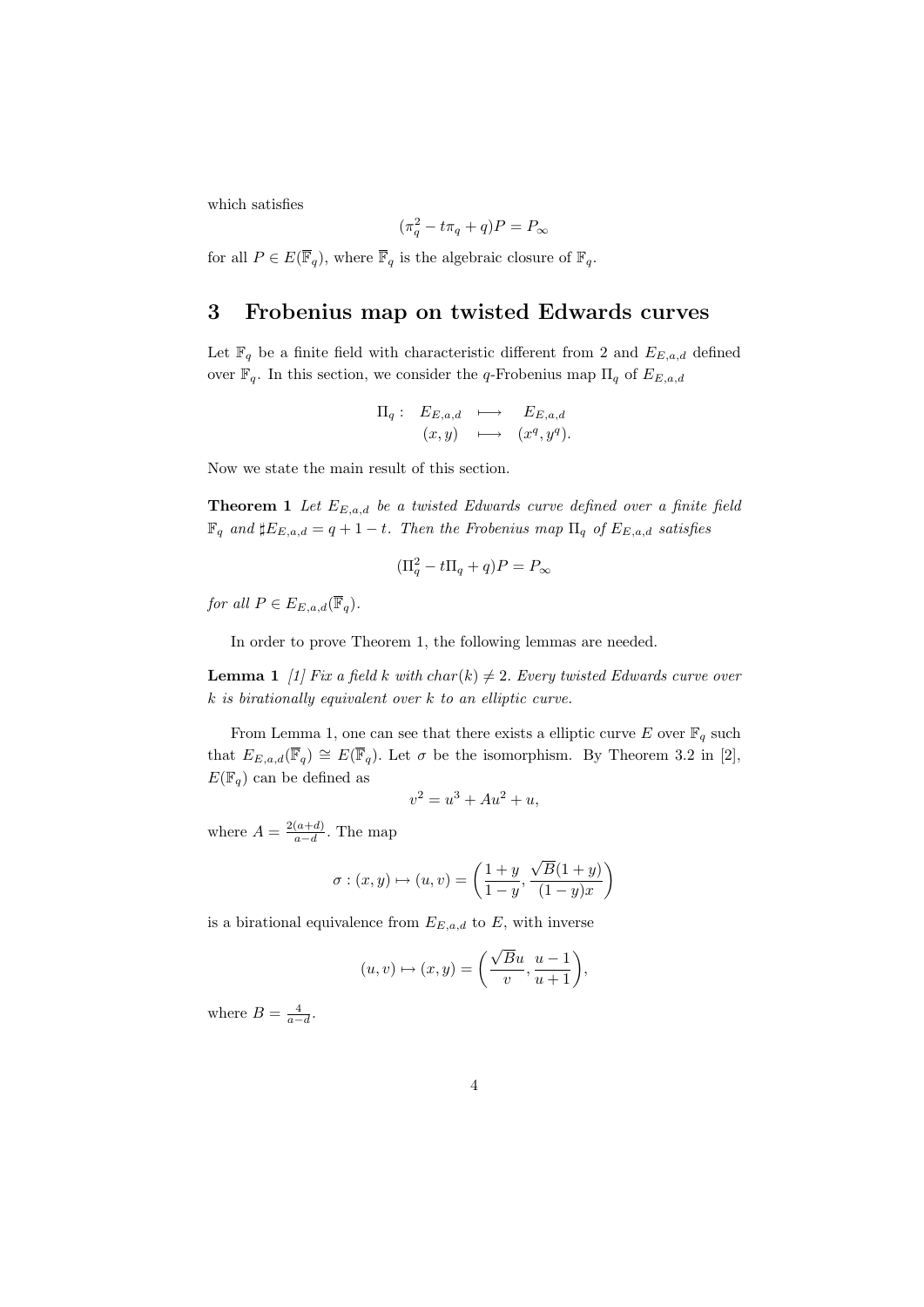**Lemma 2** Let  $E_{E,a,d}$  be a twisted Edwards curve defined over  $\mathbb{F}_q$  and E be the birationally equivalent elliptic curve of  $E_{E,a,d}$  over  $\mathbb{F}_q$ . Let  $\sharp E(\mathbb{F}_q) = q + 1 - t$ and let  $\sigma$  is the birational map defined as above. Let  $\pi_q$  be the q-power Frobenius map on E. Define  $\psi = \sigma^{-1} \circ \pi_q \circ \sigma$ . Then

- 1.  $\psi \in End(E_{E,a,d})(i.e. \psi \text{ is a homomorphism map on } E_{E,a,d}).$
- 2. For all  $P \in E_{E,a,d}(\overline{\mathbb{F}}_q)$ , we have

$$
\psi^{2}(P) - [t]\psi(P) + [q](P) = \mathcal{O}_{E_{E,a,d}}.
$$

**Proof** By the discussion in [1], we have that  $\sigma$  is isomorphism from  $E_{E,a,d}$  to E, and  $\pi_q$  is an isogeny from E to itself defined over  $\mathbb{F}_q$ . Hence  $\psi$  is an isogeny of  $E_{E,a,d}$  to itself defined over  $\mathbb{F}_q$ .

For  $P \in E_{E,a,d}(\overline{\mathbb{F}}_q)$  writing  $Q = \sigma(P) \in E(\overline{\mathbb{F}}_q)$ , we have

$$
(\pi_q^2 - t\pi_q + q)Q = \mathcal{O}_E.
$$

So

$$
\sigma^{-1}(\pi_q^2 - t\pi_q + q)\sigma(P) = \mathcal{O}_{E_{E,a,d}}
$$

implies

$$
\psi^{2}(P) - [t]\psi(P) + [q](P) = \mathcal{O}_{E_{E,a,d}}.
$$

This completes the proof.

**Proof of Theorem 1** Let  $E$  be the birational equivalent elliptic curve of  $E_{E,a,d}$ , and  $\psi$  be the endomorphism of  $E_{E,a,d}$  in Lemma 2. By the definition of  $\psi$ , for all  $P = (x, y) \in E_{E,a,d}(\overline{\mathbb{F}}_q)$ ,

$$
\psi(x,y) = (\sigma^{-1} \circ \pi_q \circ \sigma)(x,y) = (\sigma^{-1} \circ \pi_q) \left( \frac{1+y}{1-y}, \frac{\sqrt{B}(1+y)}{(1-y)x} \right)
$$

$$
= \sigma^{-1} \left( \frac{(\sqrt{B})^q (1+y^q)}{1-y^q}, \frac{1+y^q}{(1-y^q)x^q} \right) = ((\sqrt{B})^{1-q} x^q, y^q).
$$

If B is not an square in  $\mathbb{F}_q$ , then  $(\sqrt{B})^{1-q} = -1$ , therefore for all  $P \in$  $E_{E,a,d}(\overline{\mathbb{F}}_q), \psi(P) = -\Pi_q(P)$ . In this case  $\sharp E(\mathbb{F}_q) = q+1+t$ . If B is an square  $E_{E,a,d}(\mathbb{F}_q), \psi(1) = \Pi_q(1)$ . In this case  $\sharp E(\mathbb{F}_q) = q + 1 + \ell$ . If *B* is an square<br>in  $\mathbb{F}_q$ , then  $(\sqrt{B})^{1-q} = 1$ . Hence we have for all  $P \in E_{E,a,d}(\overline{\mathbb{F}}_q), \psi(P) = \Pi_q(P)$ and furthermore  $\sharp E(\mathbb{F}_q) = \sharp E_{E,a,d}(\mathbb{F}_q) = q + 1 - t$ . Hence by Lemma 2, we can complete the proof of Theorem 1.

We will apply the Frobenius map to accelerate the scalar multiplication speed on twisted Edwards curve.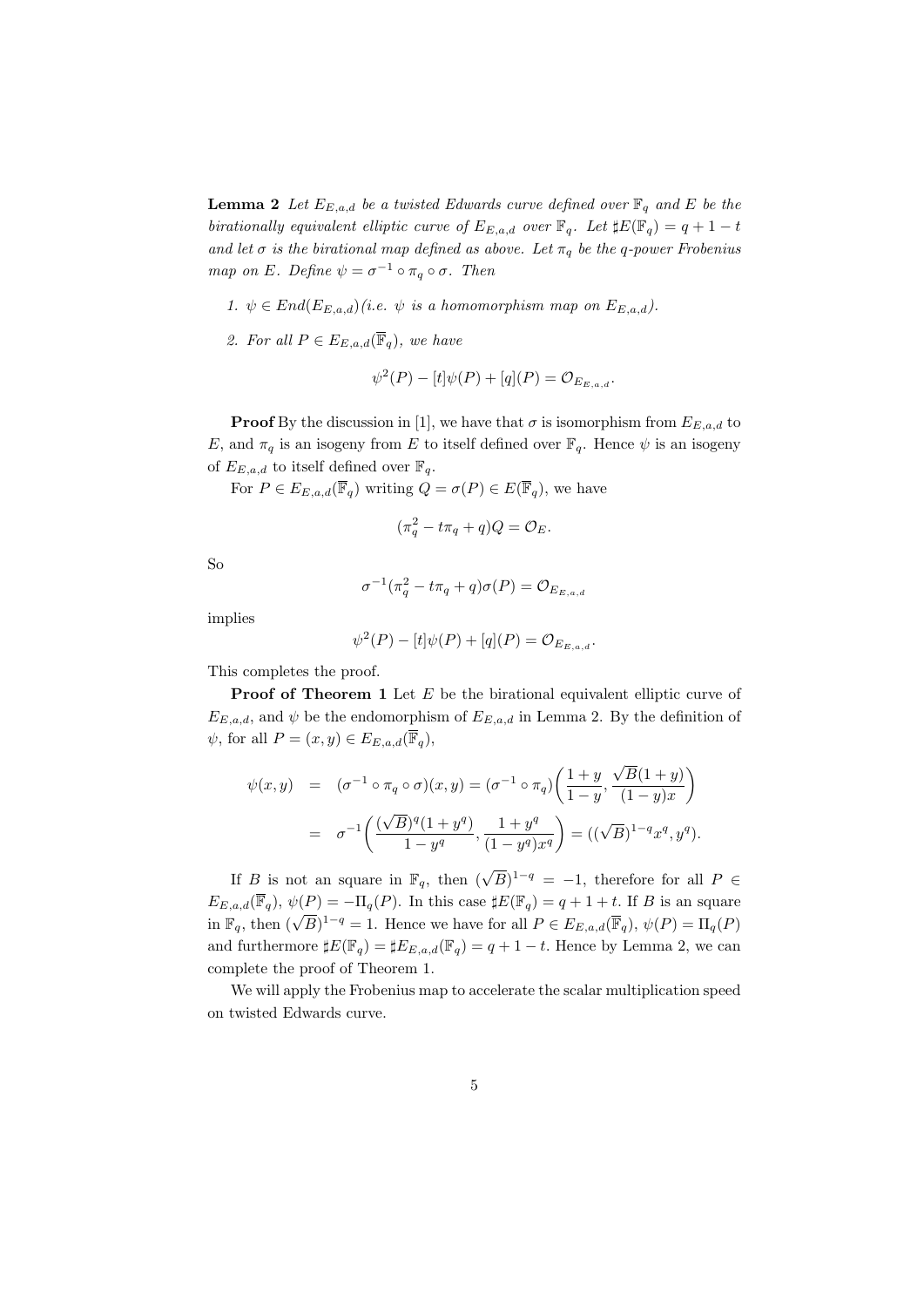# 4 Skew-Frobenius map on quadratic twist of an Edwards curves

In this section, we will construct a skew-Frobenius map on quadratic twist of a twisted Edwards curve according to the Frobenius map on twisted Edwards curves defined in section 3. This construction extends the result in [8].

In general, the twisted Edwards curve  $E_{E,a,d}$  defined over  $\mathbb{F}_q$  is a quadratic twist of a twisted Edwards curve  $E_{E,\overline{a},\overline{d}}$  for any  $\overline{a},\overline{d}$  satisfying  $\frac{d}{\overline{a}}=\frac{d}{a}$ . Let

$$
\phi: E_{E,a,d} \longmapsto E_{E,\overline{a},\overline{d}}
$$

$$
(x,y) \longmapsto (\sqrt{\alpha}x,y)
$$

where  $\alpha = \frac{a}{a}$ . If  $\alpha$  is not a square in the field  $k = \mathbb{F}_q$ , then the map  $\phi$  is an isomorphism from  $E_{E,a,d}$  to  $E_{E,\overline{a},\overline{d}}$  over  $k(\sqrt{\alpha})$ . A quadratic twist Edwards curve of  $E_{E,a,d}$  is denoted by  $E_{E,a,d}^t$ .

**Remark.** In practice cases, we may need  $\alpha \in \mathbb{F}_{q^n}$ , for some positive integer  $n$ .

We will show how to construct the skew Frobenius map  $\Pi_q^t$  on  $E_{E,a,d}^t$ . According to the definition of the Frobenius map  $\Pi_q$  defined on  $E_{E,a,d}$ , a skew Frobenius map of  $E_{E,a,d}^t$  can be defined as follows:

$$
\Pi_q^t: E_{E,a,d}^t \xrightarrow{\phi^{-1}} E_{E,a,d} \xrightarrow{\Pi_q} E_{E,a,d} \xrightarrow{\phi} E_{E,a,d}^t.
$$

Therefore

$$
\Pi_q^t P = (\sqrt{\alpha}^{q-1} x^q, y^q)
$$

for all  $P = (x, y) \in E_{E,a,d}^t(\overline{\mathbb{F}}_{q^2}).$ 

**Theorem 2** Let  $E_{E,a,d}$  be a twisted Edwards curve defined over  $\mathbb{F}_q$  and  $E_{E,a,d}^t$ be a quadratic twist Edwards curve of  $E_{E,a,d}$ . Let  $\sharp E_{E,a,d}(\mathbb{F}_q) = q + 1 - t$  and let the map  $\phi$  is an isomorphism from  $E_{E,a,d}$  to  $E_{E,a,d}^t$  over  $k(\sqrt{\alpha})$ . Let  $\Pi_q$  be the q-power Frobenius map on  $E_{E,a,d}$ . Define  $\Pi_q^t = \phi \circ \pi_q \circ \phi^{-1}$ . Then for all  $P \in E_{E,a,d}^t(\overline{\mathbb{F}}_{q^2})$  we have

$$
(\Pi_q^t)^2(P) - [t]\Pi_q^t(P) + [q](P) = \mathcal{O}_{E_{E,a,d}^t}.
$$

Proof The proof is similar to Theorem 1, we omit it here.

Like the the Frobenius map  $\Pi_q$ , the skew-Frobenius map  $\Pi_q^t$  defined on  $E_{E,a,d}^t$ can be used to accelerate the scalar multiplication speed on twisted Edwards curve.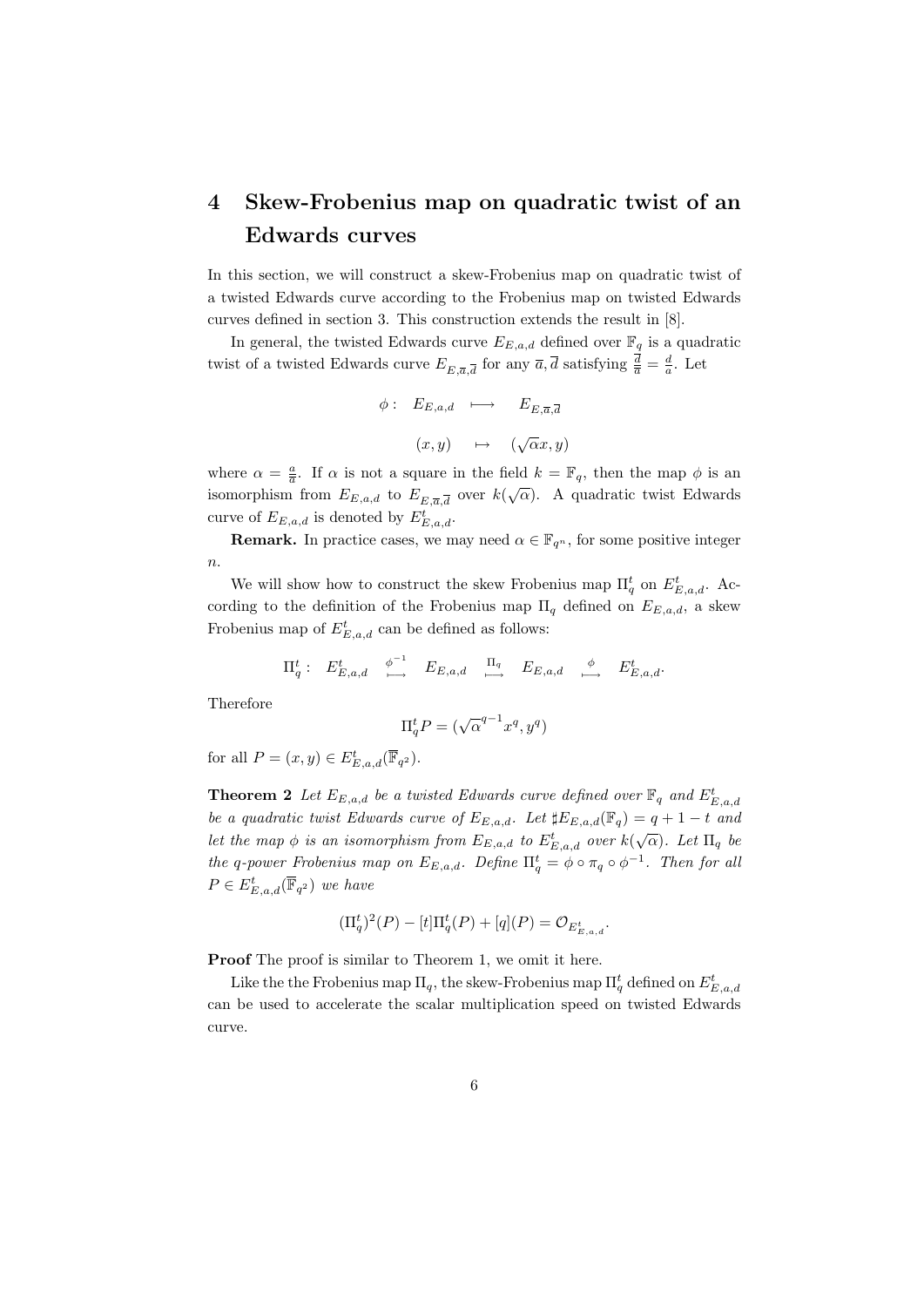# 5 Applications

To accelerate the scalar multiplication, Solinas[12, 13] exploit the Frobenius endomorphism to devise fast point multiplication algorithm that do not use any point doubling. The following expansion of  $nP$  based on the characteristic polynomial of the Frobenius endomorphism of elliptic curve, has been used to compute the scalar multiplication

$$
nP = \sum_{i \ge 0} c_i \tau^i P,
$$

where the  $c_i$  are elements of a small set, e.g.,  $\{-q/2, \dots, q/2\}$ . For this type of curves, scalar multiplication can be improved by using the nonadjacent form of base- $\tau$  expansion of the scalar [10, 3]. When the characteristic finite field  $\mathbb{F}_q$  is large, the Gallant, Lambert and Vanstone[7] design a method for speeding up point multiplication.

### 5.1 Application 1:  $\tau$ -adic method

Let  $E_{E,a,d}$  be a twisted Edwards curve defined over  $\mathbb{F}_q$  and  $E_{E,a,d}^t$  be the quadratic twist of  $E_{E,a,d}$ . By Theorem 2 there exists a complex number  $\tau$ such that the skew-Frobenius endomorphism on  $E_{E,a,d}^t$  can be identified as  $\tau$ .  $\tau$  can be interpreted as a complex number defined by the equation:

$$
\tau^2 - t\tau + q = 0,
$$

where  $t = q + 1 - \sharp E_{E,a,d}^t$ . A window width  $w \tau$  nonadjacent form  $(w \text{-} \tau \text{NAF})$ for  $k \in \mathbb{Z}[\tau]$  is the following representation of k:

$$
k = \sum_{i=0}^{t-1} b_i \tau^i,
$$

where

- 1. for each  $i = 0, 1, \ldots, t 1, b_i \in C$ ;
- 2. any w consecutive coefficients  $b_i, b_{i+1}, \cdots, b_{i+w-1}$  contains at most one nonzero element.

For  $P \in E_{E,a,d}^t(\overline{\mathbb{F}}_{q^2})$ , the evaluation of  $nP$  can be done efficiently by

$$
nP = \sum_{i=0}^{t-1} (\Pi_q^t)^i (b_i P). \tag{1}
$$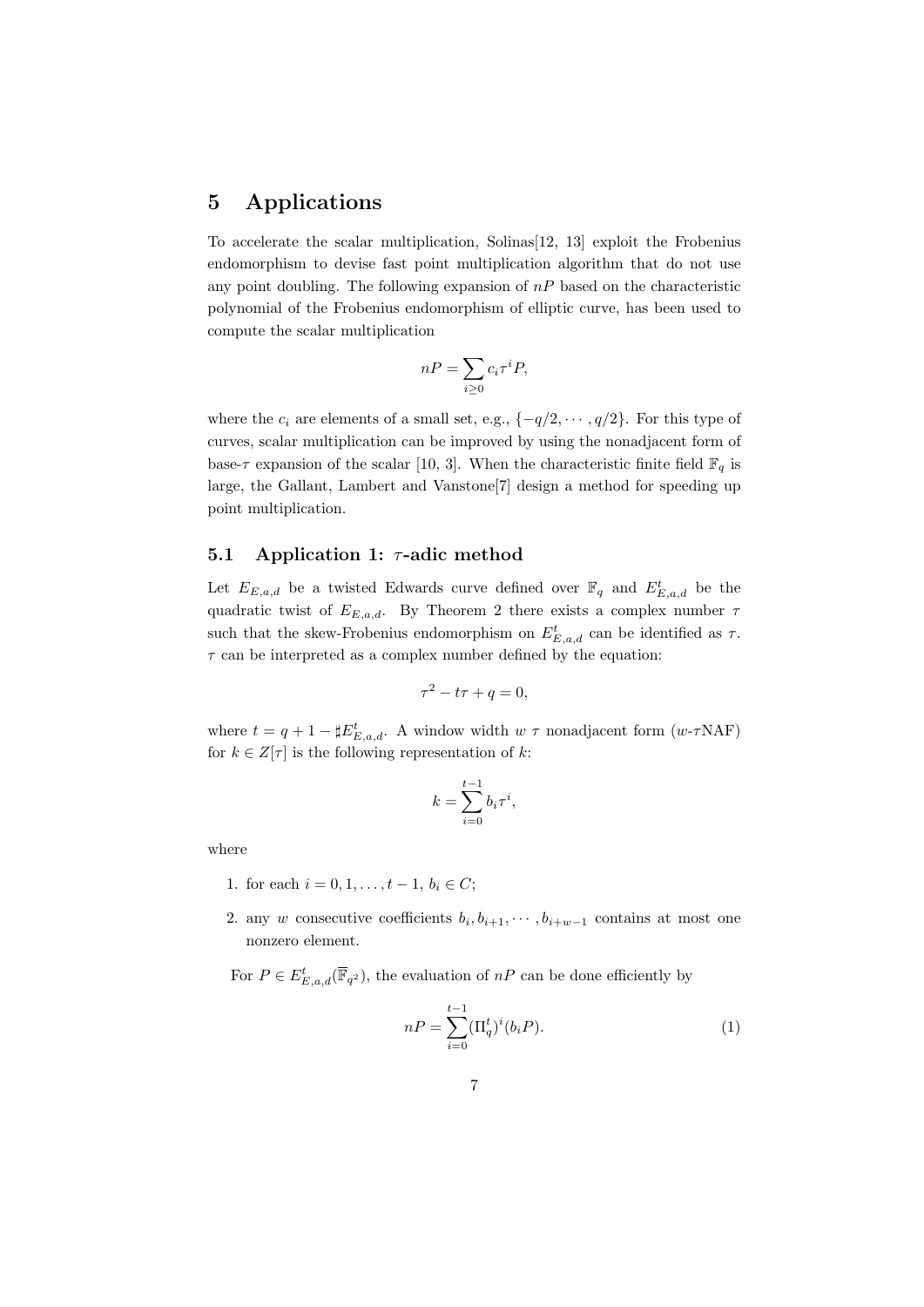The  $(\Pi_q^t)^i P$  can be computed as

$$
(\Pi_q^t)^i P = (\sqrt{\alpha}^{q^i - 1} x^{q^i}, y^{q^i}).
$$

Applying the Frobenius map  $\Pi_q$  on  $E_{E,a,d}$ , the above method can be used on twisted Edwards curve.

For  $\beta \in \mathbb{F}_{q^k}$ , the computation of  $\beta^q$  is very easy if the element is represented with a normal base of  $\mathbb{F}_{q^k}$ . Although computation of  $\Pi_q^t$  costs more multiplication than  $\Pi_q$ , the scalar computation on Edwards curve using the formula (1) can be much faster than the previous methods, if  $\sharp E^t_{E,a,d}(\mathbb{F}_{q^2})$  is of almost-prime order.

### 5.2 Application 2: GLV method

In this subsection, we apply the GLV method to point multiplication on Edwards curve by extending the method in Galbraith et al. [6].

**Theorem 3** Let char( $\mathbb{F}_q$ ) > 3 be a prime number and let  $E_{E,a,d}$  be a twisted Edwards curve over  $\mathbb{F}_q$  with  $q+1-t$  points. Let  $E_{E,a,d}^t$  over  $\mathbb{F}_{q^2}$  be the quadratic twist of  $E_{E,a,d}(\mathbb{F}_{q^2})$ , then  $\sharp E_{E,a,d}^t(\mathbb{F}_{q^2}) = (q-1)^2 + t^2$ . Let  $r | \sharp E_{E,a,d}^t(\mathbb{F}_{q^2})$  be a prime number such that  $r > 2q$ . Let  $\phi : E_{E,a,d} \longmapsto E_{E,a,d}^t$  be the twisting isomorphism defined over  $\mathbb{F}_{q^4}$ . Let

$$
\Pi_q^t = \phi \circ \Pi_q \circ \phi^{-1}.
$$

For  $P \in E_{E,a,d}^t(\mathbb{F}_{q^2})[r]$ , we have  $(\Pi_q^t)^2(P) + P = \mathcal{O}_{E_{E,a,d}^t}$ .

**Proof** By the well-known Weil theorem, we have  $E_{E,a,d}(\mathbb{F}_{q^2}) = (q+1)^2 - t^2$ and  $E_{E,a,d}^t(\mathbb{F}_{q^2}) = (q-1)^2 + t^2$ . Since  $r > 2q$ , hence  $r \nmid \sharp E_{E,a,d}(\mathbb{F}_{q^2}) =$  $(q + 1 - t)(q + 1 + t)$ . Therefore by the assumption of the theorem, one have  $r\|\mathbf{E}_{E,a,d}^t(\mathbb{F}_{q^4}) = \#\mathbf{E}_{E,a,d}^t(\mathbb{F}_{q^2})\|\mathbf{E}_{E,a,d}(\mathbb{F}_{q^2})$  while  $r \nmid \#\mathbf{E}_{E,a,d}^t(\mathbb{F}_{q^4})$ . This implies that for  $P \in E_{E,a,d}^t(\mathbb{F}_{q^2})[r]$ ,  $\Pi_q^t(P)$  belongs to  $E_{E,a,d}^t(\mathbb{F}_{q^2})[r]$ . It follows that for  $P \in E_{E,a,d}^t(\mathbb{F}_{q^2})[r]$  there exists  $\lambda \in \mathbb{Z}$  such that  $\Pi_q^t(P) = \lambda P$ .

By the definition as above,  $\Pi_q^t(x,y) = (\alpha^{\frac{q-1}{2}} x^q, y^q)$ , where  $\alpha \in \mathbb{F}_{q^2}$  is not a square in  $\mathbb{F}_{q^2}$ . And Hence

$$
(\Pi_q^t)^2(x,y) = (\alpha^{\frac{q^2-1}{2}} x^{q^2}, y^{q^2}).
$$

Since  $\alpha \in \mathbb{F}_{q^2}$  and is not a square in  $\mathbb{F}_{q^2}$ , so  $\alpha^{\frac{q^2-1}{2}} = -1$ . By the assumption of the theorem,  $P \in E_{E,a,d}^t(\mathbb{F}_{q^2})$ , we have  $x^{q^2} = x, y^{q^2} = y$ . Therefore,

$$
(\Pi_q^t)^2(x,y) = (-x,y).
$$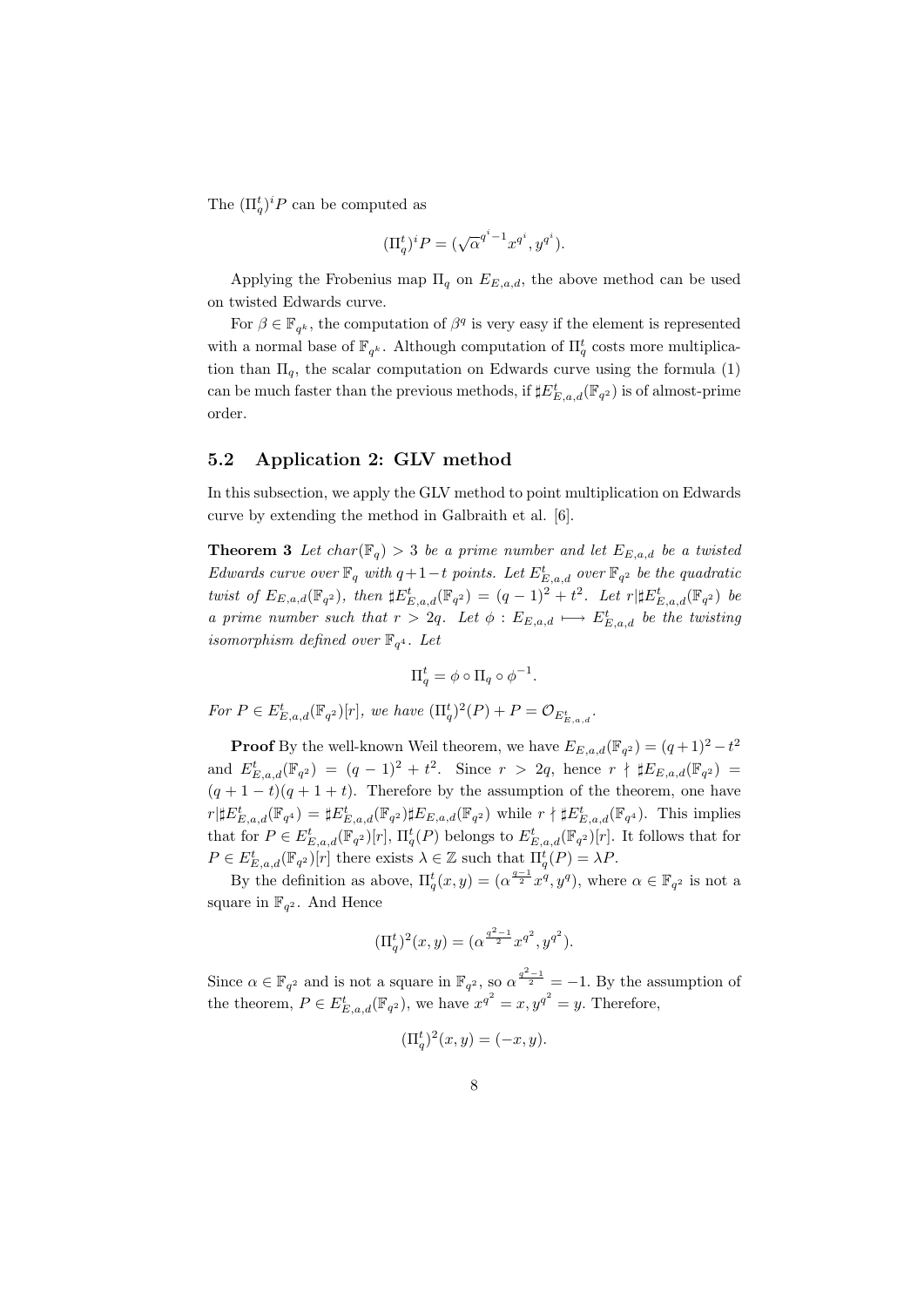This completes the proof.

As an example, we will concentrate on the twisted Edwards curve defined over  $\mathbb{F}_q$  to describe the method.

**Example 2** Let  $p = 2^{255} - 19$  be a prime.  $d = \frac{121665}{121666}$  is not a square in the field  $\mathbb{F}_p$ . Then quadratic twist Edwards curve of  $E_{E,1,d}$  over  $\mathbb{F}_p^4$  is  $E_{E,\sqrt{d},(\sqrt{d})^3}$ . The twisting isomorphism over  $\mathbb{F}_{q^4}$  can be defined as

 $\phi: E_{E,1,d} \longmapsto E_{E,\sqrt{d},(\sqrt{d})^3}, \quad (x,y) \mapsto (d^{-\frac{1}{4}}x, y)$ 

The twist Frobenius map on  $E_{E,\sqrt{d},(\sqrt{d})^3}$  is written as

$$
\Pi_p^t(x, y) = (d^{\frac{1-p}{4}} x^p, y^p).
$$

For  $P \in E_{E,\sqrt{d},(\sqrt{d})^3}(\mathbb{F}_{p^2}),$ 

$$
(\Pi^t_p)^2(x,y) = (d^{\frac{1-p^2}{4}} x^{p^2}, y^{p^2}).
$$

Since d is not a square in  $\mathbb{F}_p$  and  $p \equiv 1 \pmod{4}$ , one has  $d^{\frac{1-p^2}{4}} = -1$  in  $\mathbb{F}_{p^2}$ . Therefore, for  $P \in E_{E,\sqrt{d},(\sqrt{d})^3}(\mathbb{F}_{p^2})$  we have  $(\Pi_p^t)^2(P) + P = \mathcal{O}_{E_{E,\sqrt{d},(\sqrt{d})^3}}$ .

### 6 Conclusion

The main purpose of this paper is to discuss the endomorphism on the twisted Edwards curves defined over finite field  $\mathbb{F}_q$ . Firstly, properties of the Frobenius map on twisted Edwards curve are investigated and the characteristic polynomial of the map is given. Applying the the Frobenius endomorphism on twisted Edwards curve, we construct the skew-Frobenius map defined on the quadratic twist of twisted Edwards curve. Our results show that the Frobenius endomorphism on Edwards curve and the skew-Frobenius endomorphism on twisted Edwards curve can be used for speeding up point multiplication on twisted Edwards curve.

Acknowledgement The author gratefully acknowledges Dr. Guangwu Xu for his useful comments.

## References

[1] Bernstein, D.J., Birkner, P., Joye, M., Lange, T., Peters, C.: Twisted Edwards curves. In: Vaudenay, S. (ed.) AFRICACRYPT 2008. LNCS, vol. 5023, pp. 389- 405. Springer, Heidelberg (2008)